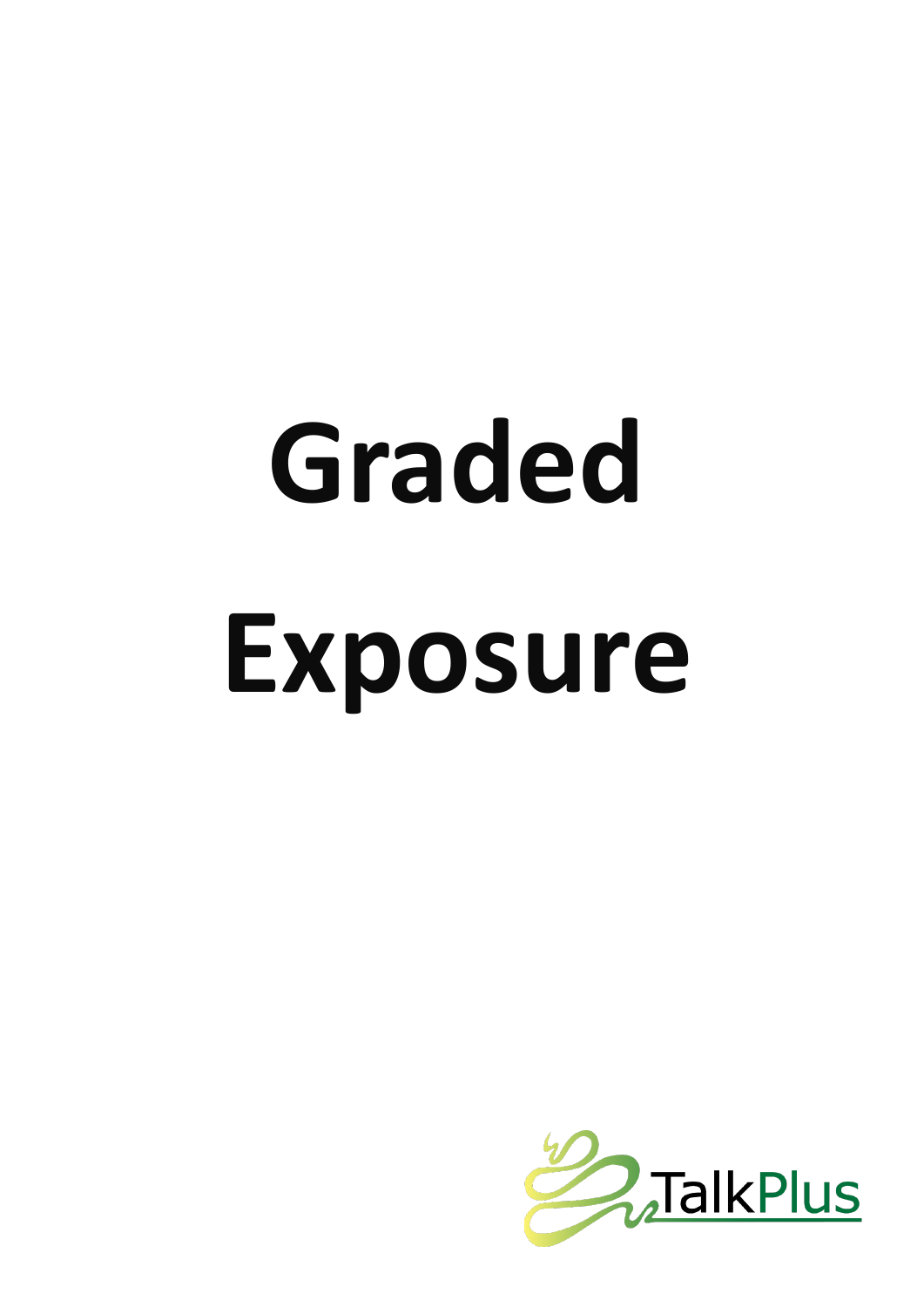# **Graded Exposure**

Graded Exposure is an evidence based intervention for the treatment of anxiety and phobias.

This workbook can be used either alone or with the support of your Psychological Wellbeing Practitioner.

## **How to use this workbook.**

Graded Exposure has three steps. It is important to work through one step at a time, only move on to the next step of Graded Exposure once you are comfortable with using the previous step. It is key to follow all three steps of Graded Exposure in sequence.

It can take some time for an intervention to become effective and to show improvement. It is important to allow enough time for the intervention to be effective.

## **Helpful Resources;**

Exposure and Habituation **cedar.exeter.ac.uk**

## Facing Your Fears **www.anxietybc.com**

#### An Introduction to Coping with Anxiety, by Brosan and Hogan www.cpft.nhs.uk **www.overcoming.co.uk**

Coping with Anxiety, Brosan *et al* **www.cpft.nhs.uk** 

## **www.talkplus.org.uk**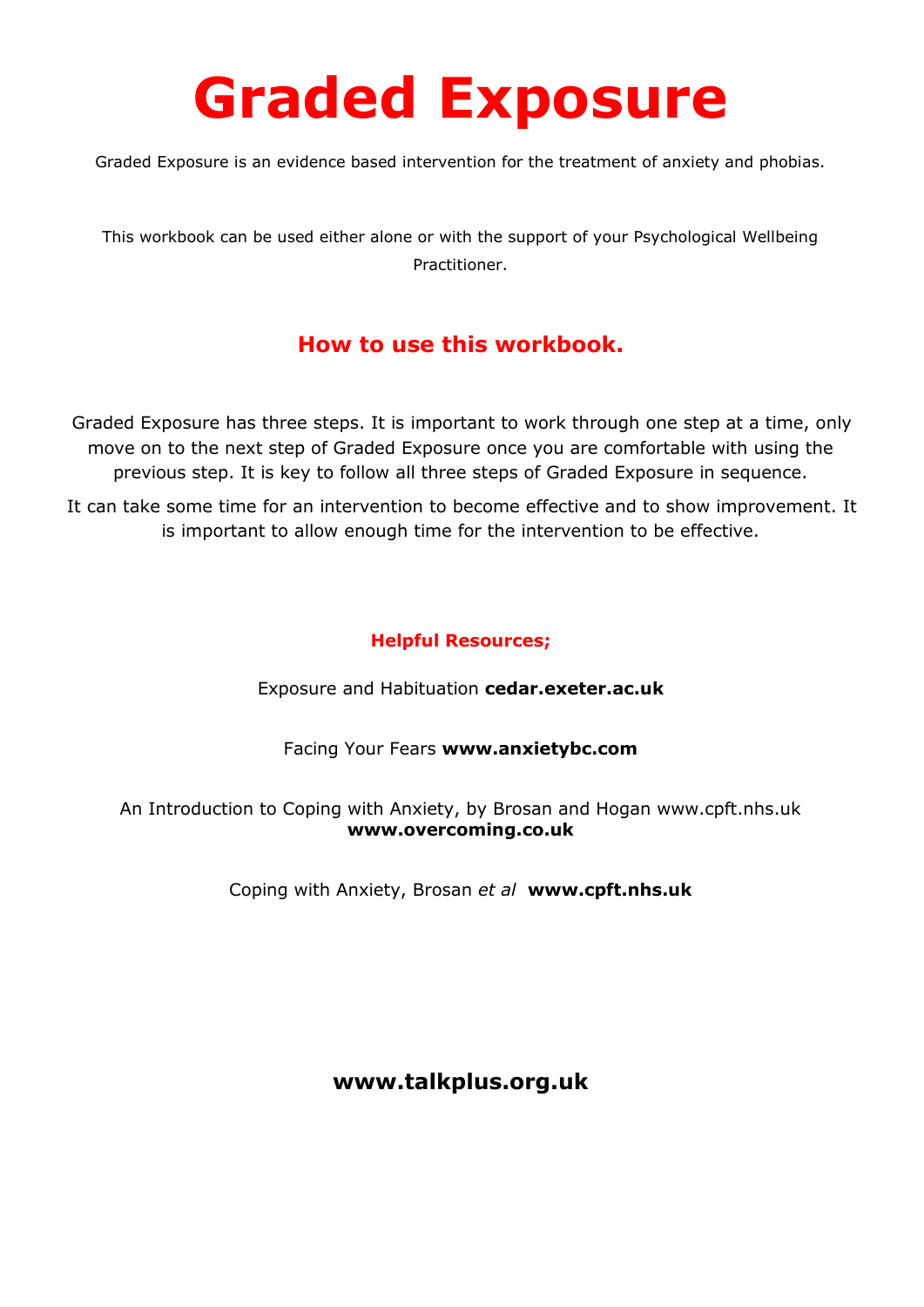# **Graded Exposure**

# **Tackling Avoidance in Feared Situations**

**Graded Exposure is an evidence based treatment used to tackle avoidance of feared situations, activities or objects due to anxiety. It works through a process called** *habituation***, a gradual reduction in the physical sensations of anxiety. This is achieved through identifying feared situations or objects and gradually exposing ourselves to them whilst following four conditions.**

When we fear certain situations, objects or activities, we either avoid or leave the situation in order to reduce our anxiety. Although this may be helpful in reducing our distress in the short term, avoidance can help to maintain this pattern of fear and anxiety. Therefore each time we go into a feared situation we experience the same high level of anxiety time after time.



#### **Habituation**

As shown in the above left graph, when we leave a situation our anxiety immediately reduces, however the next time we enter that situation our anxiety becomes just as high. As in the past we have found relief in leaving, this is what we often continue to do to reduce the distress we experience. The anxiety we experience is part of the '*fight or flight*' response, a biological system to prepare us to respond to frightening or dangerous situations. However physiologically we cannot remain at this high level of anxiety, so by exposing ourselves to the situation, and remaining in it, our anxiety naturally reduces, this is the process of *habituation*.

Graded exposure works by gradually exposing ourselves to the feared situation, beginning only with situations that we feel we are able to tolerate, this can be seen in the graph on the right. This allows the process of habituation to occur in order to reduce our fear and reduce our anxiety response in the long term.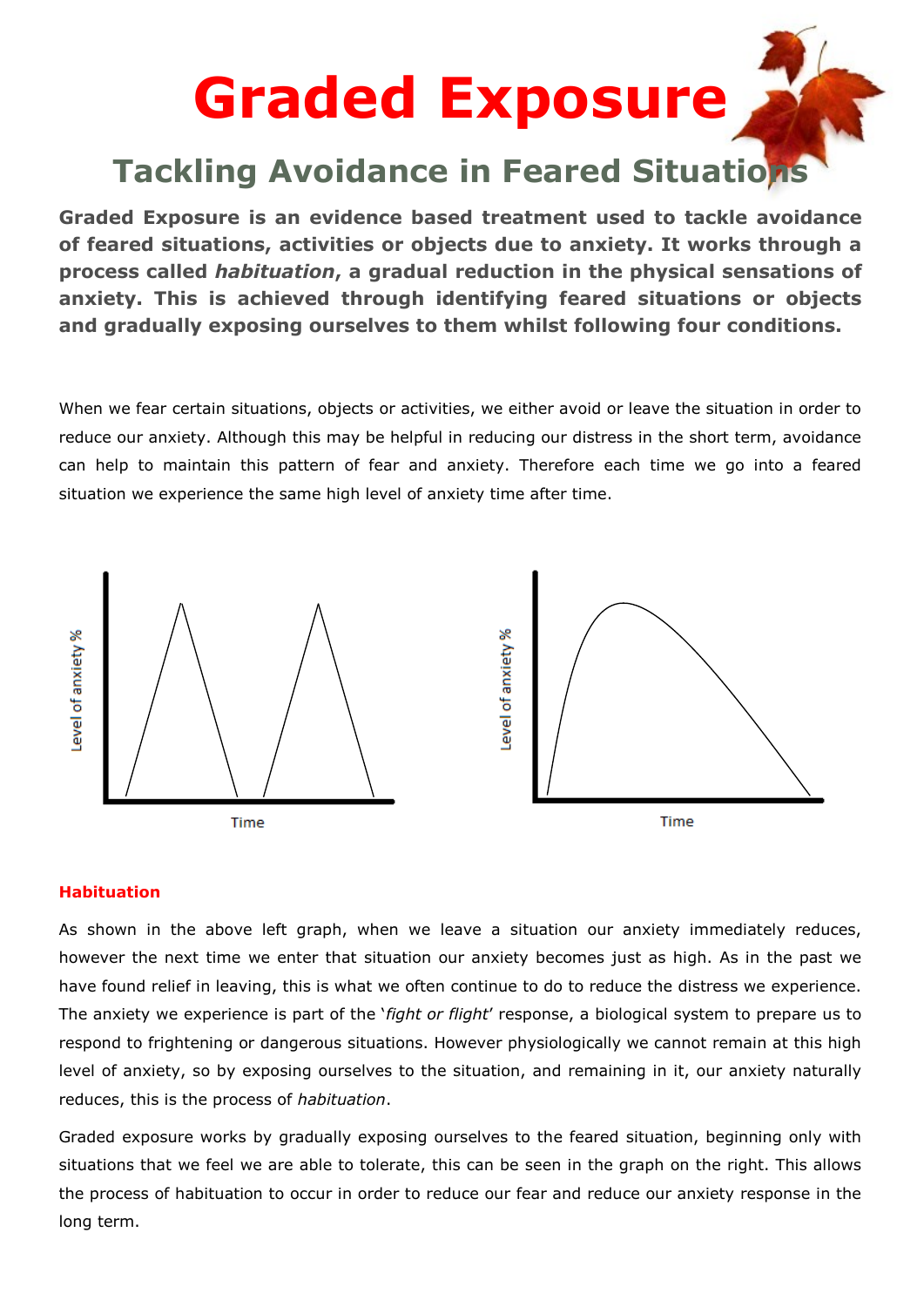# **STEP ONE**

# **Identifying anxiety-provoking situations**



**The first step of Graded Exposure is to identify all the activities that cause you anxiety and are therefore either avoiding, leaving or distracting yourself. It may be that you have a number of different feared situations, objects or activities, it is then important to separate these fears into different lists and select one specific fear to tackle at a time.**

Avoiding or leaving a situation are just two things we might do to make ourselves feel safer and to reduce our anxiety. There are often more subtle ways in which we avoid fully experiencing anxiety in situations. These include distraction and safety behaviours, see the box below for examples, to help identify the subtle behaviours we use to minimise distress. Engaging in distraction and safety behaviours also maintain our fear of the situation in the long term, much as avoiding or leaving it does. Therefore it is important to include these in our list, for example going shopping with a friend instead of alone so we feel safer and experience less anxiety.

#### **Be specific**

Whilst making the list of anxiety provoking situations, include when we distract ourselves, it is important to be specific. Include in the list what, where, when and with whom each situation occurs. It may be that there are a number of similar situations that cause anxiety, for example going shopping with a friend at 8am or going shopping with a friend at 4pm, due to the fact that these small differences cause different levels of anxiety.

| Common distraction techniques and safety behaviours. |
|------------------------------------------------------|
| Sitting next to your partner                         |
| Alcohol                                              |
| Being near the exit                                  |
| Planning your route beforehand                       |
| Medication                                           |
|                                                      |

**To complete Step 1 use** *Worksheet 1***.**

**Fill in the worksheet with activities that provoke anxiety.**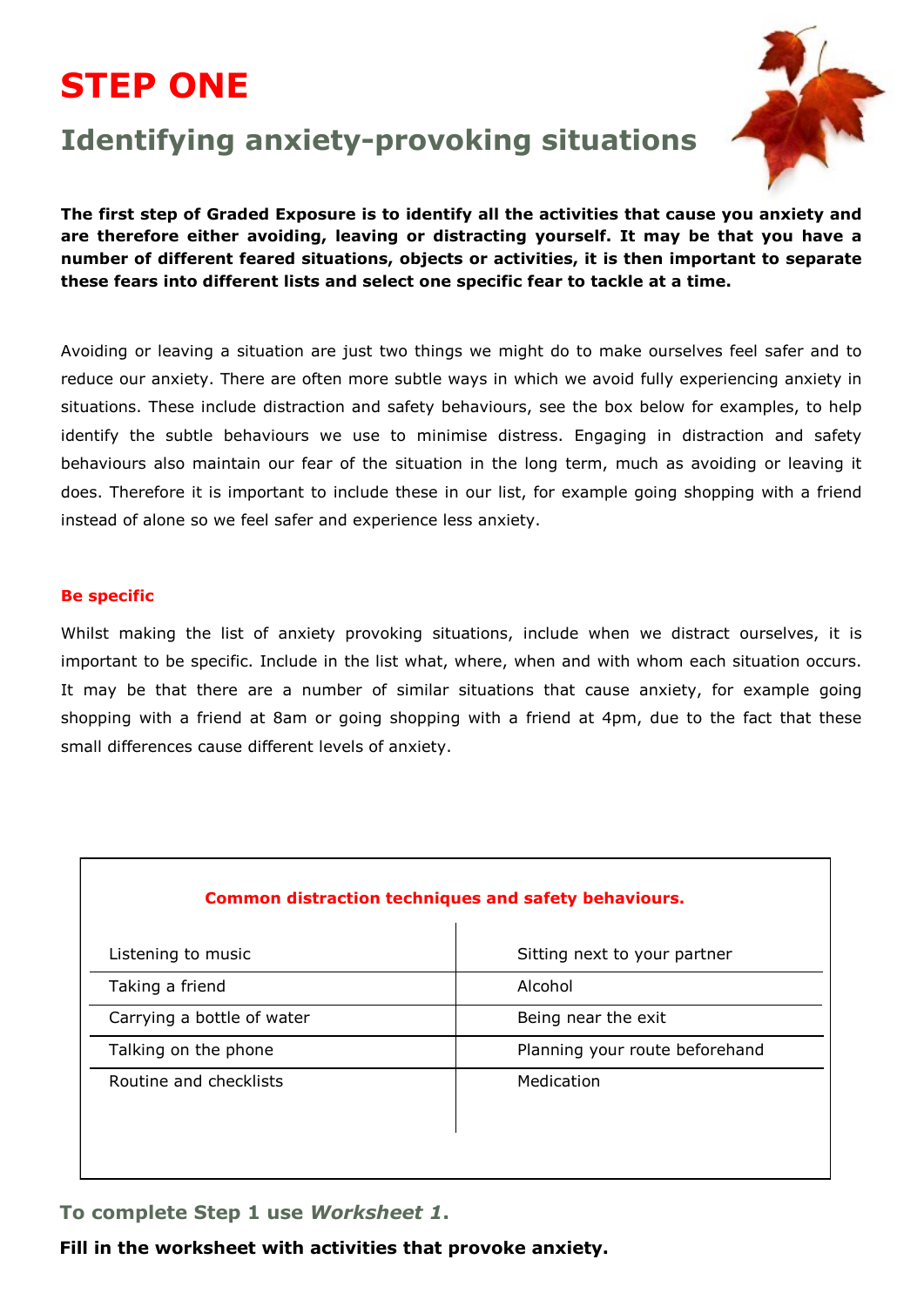

**Identifying anxiety-provoking situations**

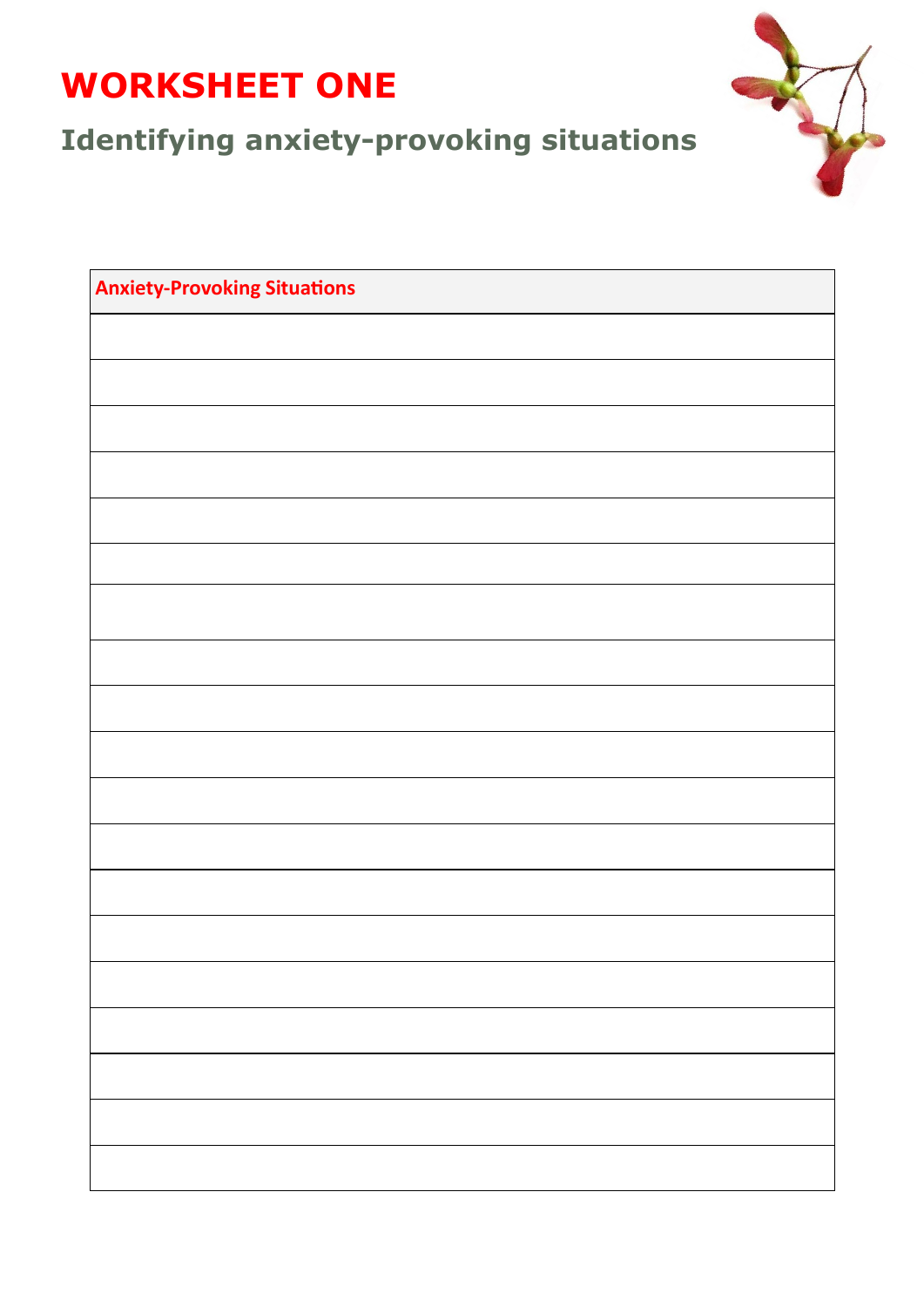# **STEP TWO**

# **Developing a hierarchy**



**Having identified a specific fear to work on, the second step of Graded Exposure is to rank the situations identified in** *Worksheet 1* **in order of the level of anxiety you experience. Ranking activities from least anxiety-provoking, to most anxiety-provoking means that Graded Exposure can be carried out gradually, without experiencing levels of anxiety that are overwhelming.** 

Activities are ranked from those that would provoke the highest level of anxiety to those that provoke less intense feelings. It is useful to think about the situation that would be easiest to remain in first and the situation that would be the most difficult, and then fill in situations in between. This process can seem very daunting or overwhelming at first therefore this stage of developing a hierarchy is very important. Sometimes it can be difficult to think of what would be more or less anxiety-provoking, therefore it is useful to;

#### **Rate predicted anxiety levels**

It can be helpful to mark on Worksheet 1 next to each situation how much anxiety it would provoke from 0-100%. This will then make it easier to place the situations or activities in a hierarchy, from the lowest to the highest percentage.

#### **Break it down**

Sometimes it is difficult to come up with several different variations of the same situation, especially as the feelings it causes are so overwhelming. By thinking of what, where, when and with whom each situation occurs we can then break down the situations into many variations that cause different levels of anxiety. The box below gives some examples of this, also see example sheets at the back.



**To complete Step 2 use** *Worksheet 2***.**

**Rank the activities in order of how much anxiety they provoke.**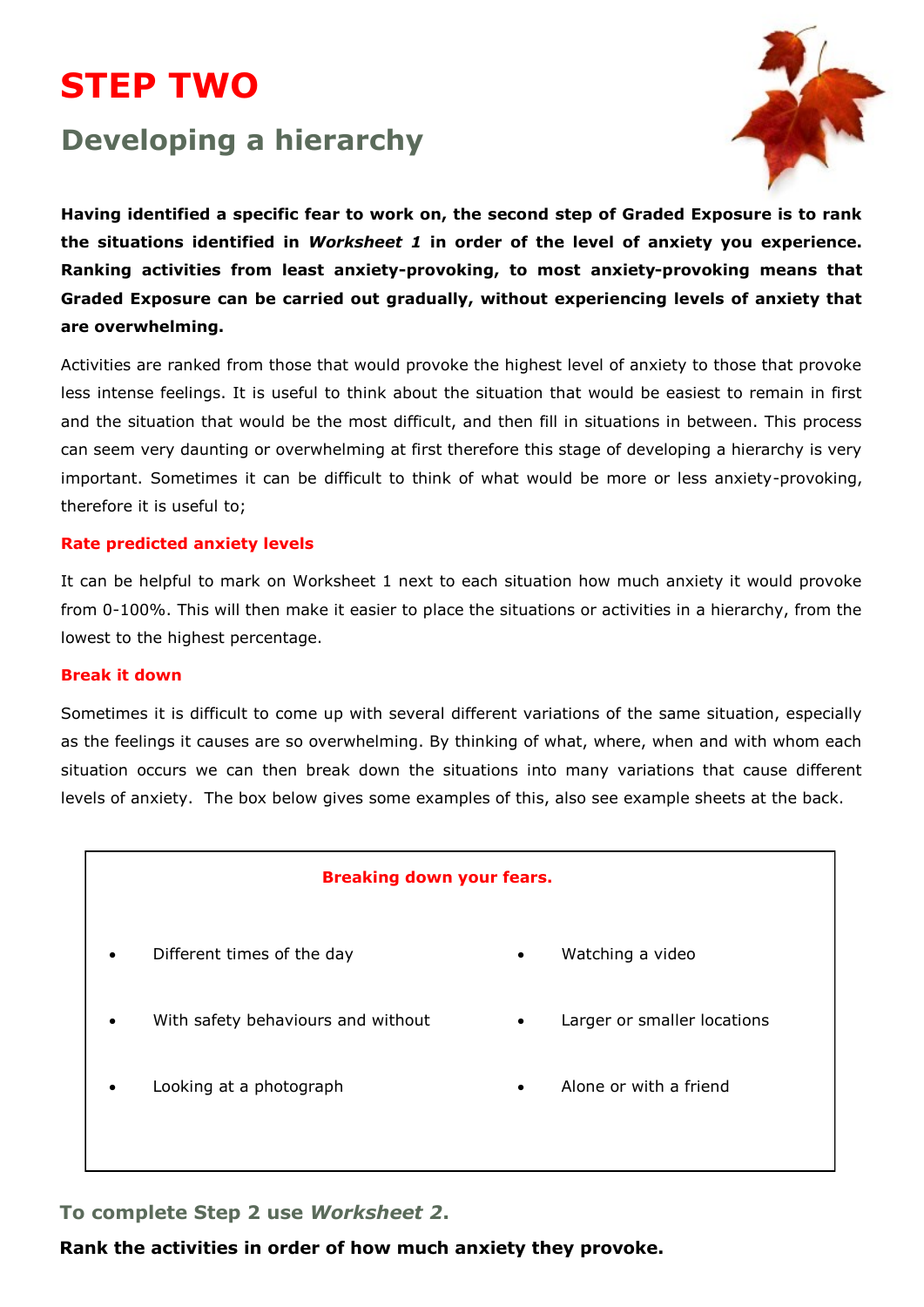**WORKSHEET TWO**

**Developing a hierarchy**



| <b>Most anxiety-provoking</b>  | % Rating |
|--------------------------------|----------|
|                                |          |
|                                |          |
|                                |          |
|                                |          |
|                                |          |
|                                |          |
|                                |          |
|                                |          |
|                                |          |
|                                |          |
|                                |          |
|                                |          |
|                                |          |
|                                |          |
|                                |          |
|                                |          |
|                                |          |
|                                |          |
| <b>Least anxiety-provoking</b> |          |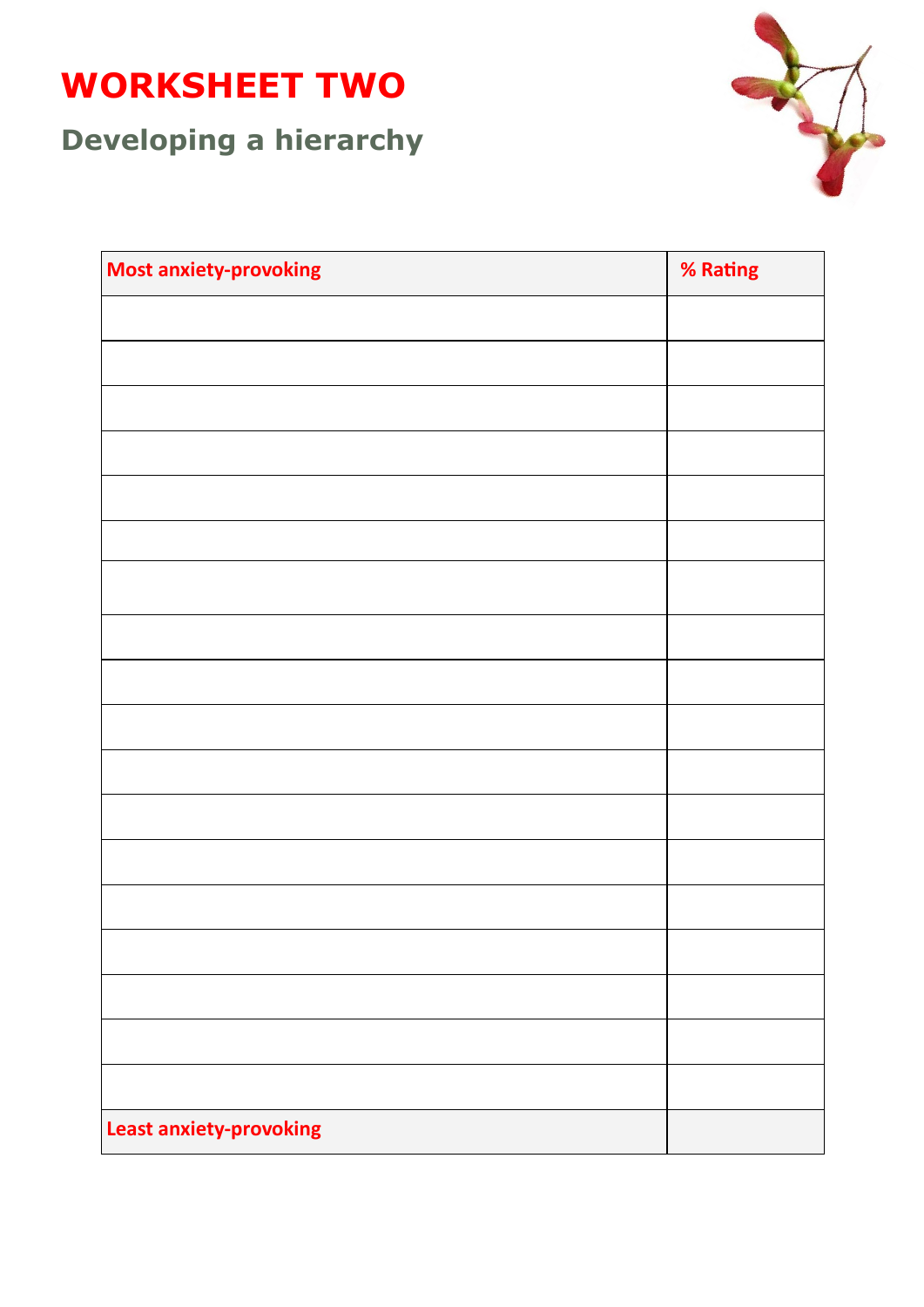# **STEP THREE**

## **Planning exposures**



**The third step of Graded Exposure is to begin exposing yourself to feared situations, starting with the least anxiety-provoking. When planning exposures it is important to make a specific plan to exposure yourself based on the four conditions of Graded Exposure. These conditions are Graded, Prolonged, Without Distraction and Repeated.** 

When planning exposure in the diary be specific about what, where, when and with whom you will carry out the exposure. Rate your level of anxiety, from 0-100% before, during and after each exposure to monitor reductions in your anxiety levels. There is a space to make any comments or record any reactions during each repeated exposure.

#### **Graded**

Facing fears can be a very difficult and overwhelming challenge, therefore it is important to start by exposing yourself to a situation which causes a level of anxiety but is not too much. This is achieved by using the hierarchy developed in Step 2. In this way you can move up the hierarchy only when you feel confident enough to do so.

#### **Prolonged**

It is important that we remain in the feared situation for long enough until anxiety naturally reduces through the process of *habituation*. This process can take anywhere from 5 minutes to 2 hours. It can be difficult to stay in the situation for this length of time, however if you leave before beginning to feel a reduction in anxiety you will continue to avoid the situations, and use this unhelpful strategy in the future.

#### **Without Distraction**

Engaging in safety behaviours or distraction whilst in an anxiety-provoking situation means we do not fully experience the symptoms of anxiety. *Habituation* cannot occur if we are reducing our anxiety in other ways, therefore it is important to plan your exposure to ensure you are not distracted in any way. It may be that to start with it is too anxiety-provoking not to use any safety behaviours that you might have been using for a long time. In this case you can begin exposing yourself with these behaviours, and then gradually reducing them.

#### **Repeated**

In order for *habituation* in a specific situation to occur we need to repeatedly expose ourselves. It is recommended that an exposure to one situation is repeated 4-5 times in one week. This may be difficult to achieve if the situations you are exposing yourself to are expensive, rare or involve others. In these cases it is important to be creative, e.g. watch a video, and try to carry out as many exposures as possible.

#### **To complete Step 3 use** *Worksheet 3***.**

#### **Plan in your weekly exposures and rate your levels of anxiety.**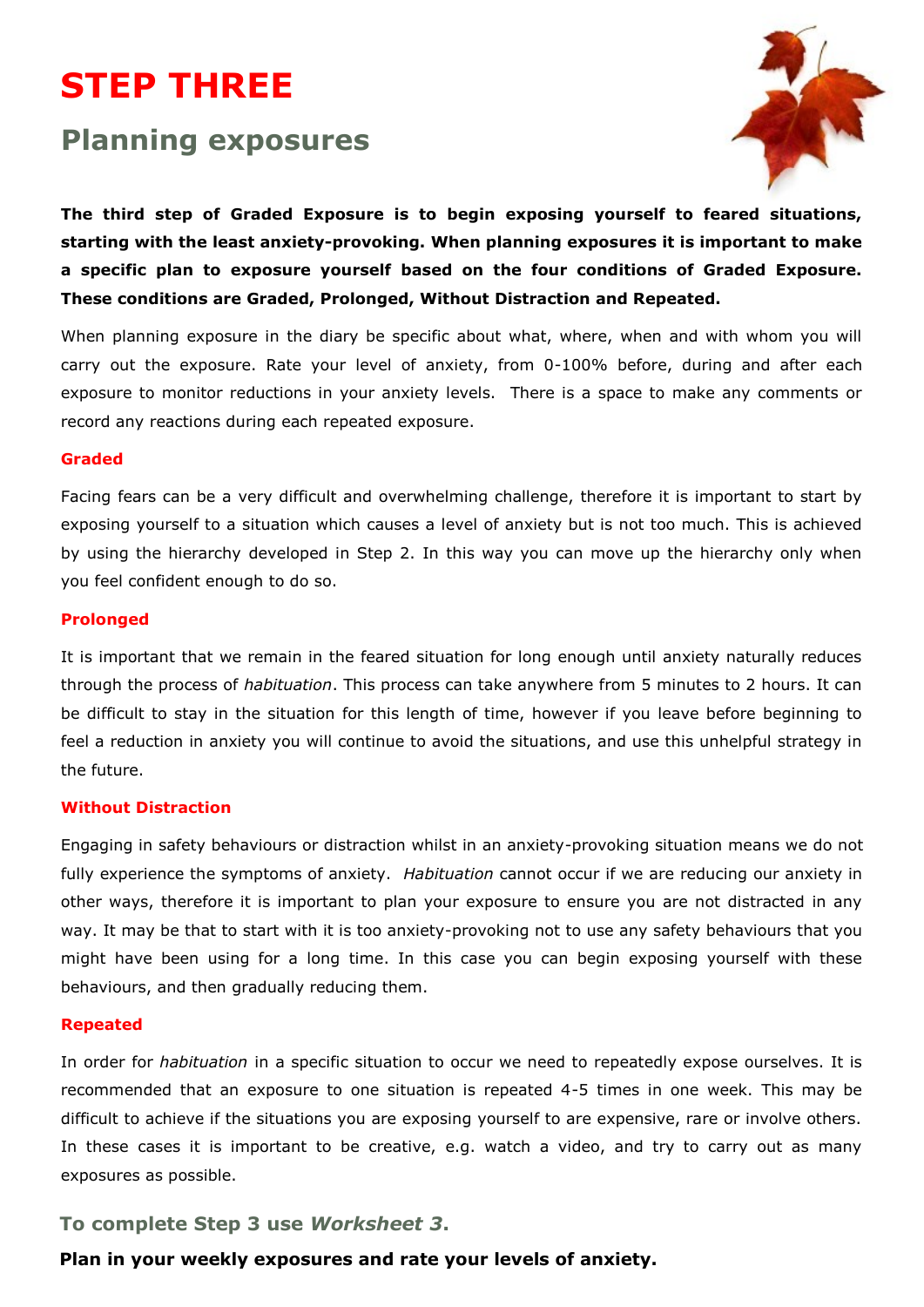# **WORKSHEET THREE WORKSHEET THREE**

# Planning exposure **Planning exposure**



|                         | Date &     | Duration | Exposure            |                  |               | <b>Anxiety Rating</b> |                | <b>Comments</b> |  |
|-------------------------|------------|----------|---------------------|------------------|---------------|-----------------------|----------------|-----------------|--|
|                         | Time       |          |                     |                  | <b>Before</b> | <b>During</b>         | <b>After</b>   |                 |  |
| $\blacktriangleright$   |            |          |                     |                  |               |                       |                |                 |  |
| $\overline{\mathbf{C}}$ |            |          |                     |                  |               |                       |                |                 |  |
| $\boldsymbol{\omega}$   |            |          |                     |                  |               |                       |                |                 |  |
| 4                       |            |          |                     |                  |               |                       |                |                 |  |
| LŊ                      |            |          |                     |                  |               |                       |                |                 |  |
|                         | 0%         |          | 25%                 | 50%              |               |                       | 75%            | 100%            |  |
|                         | No Anxiety |          | <b>Mild Anxiety</b> | Moderate Anxiety |               |                       | Severe Anxiety | Panic           |  |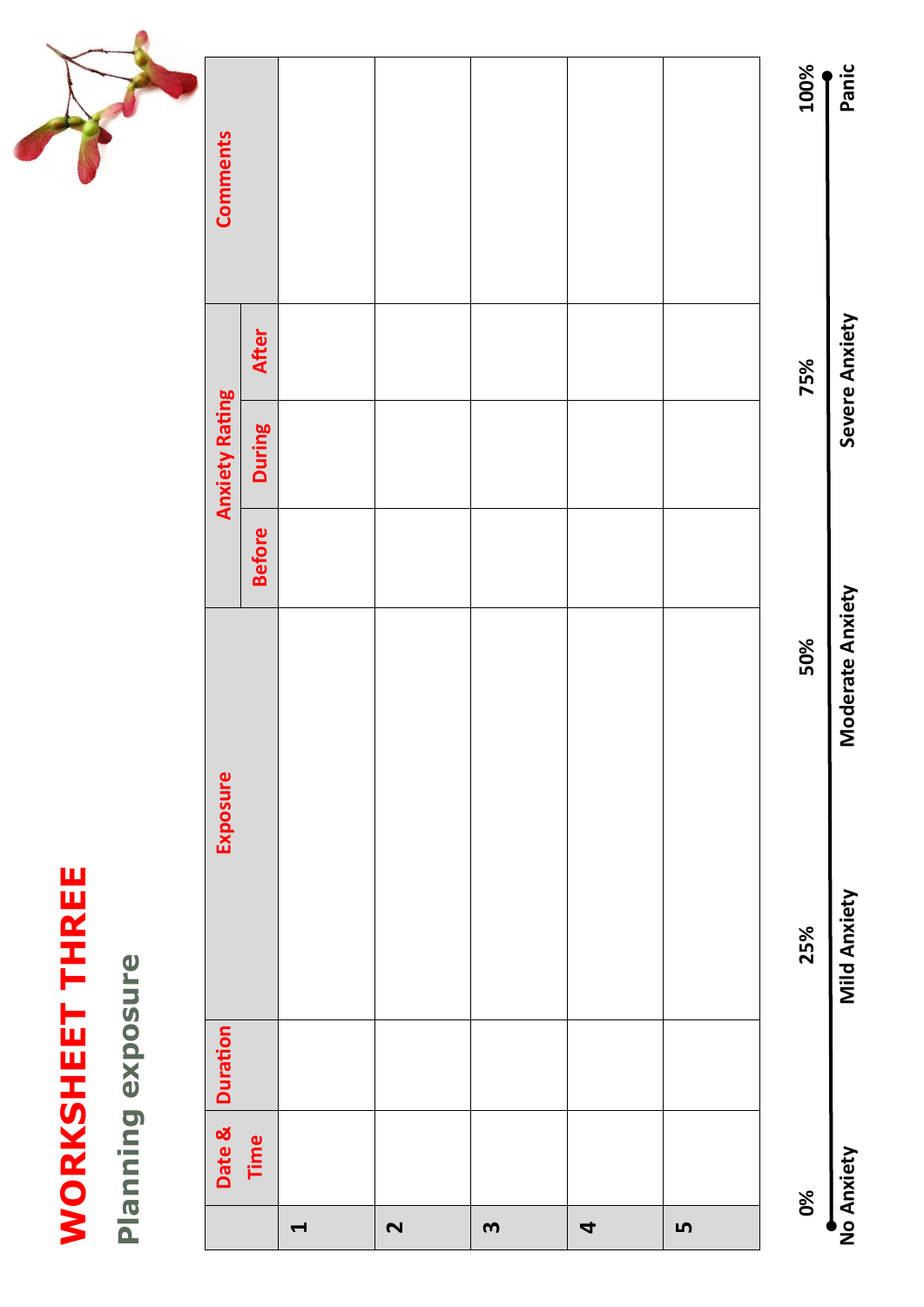# *EXAMPLE:* **WORKSHEET TWO**

# **Developing a hierarchy**

*Fear of crowded places*